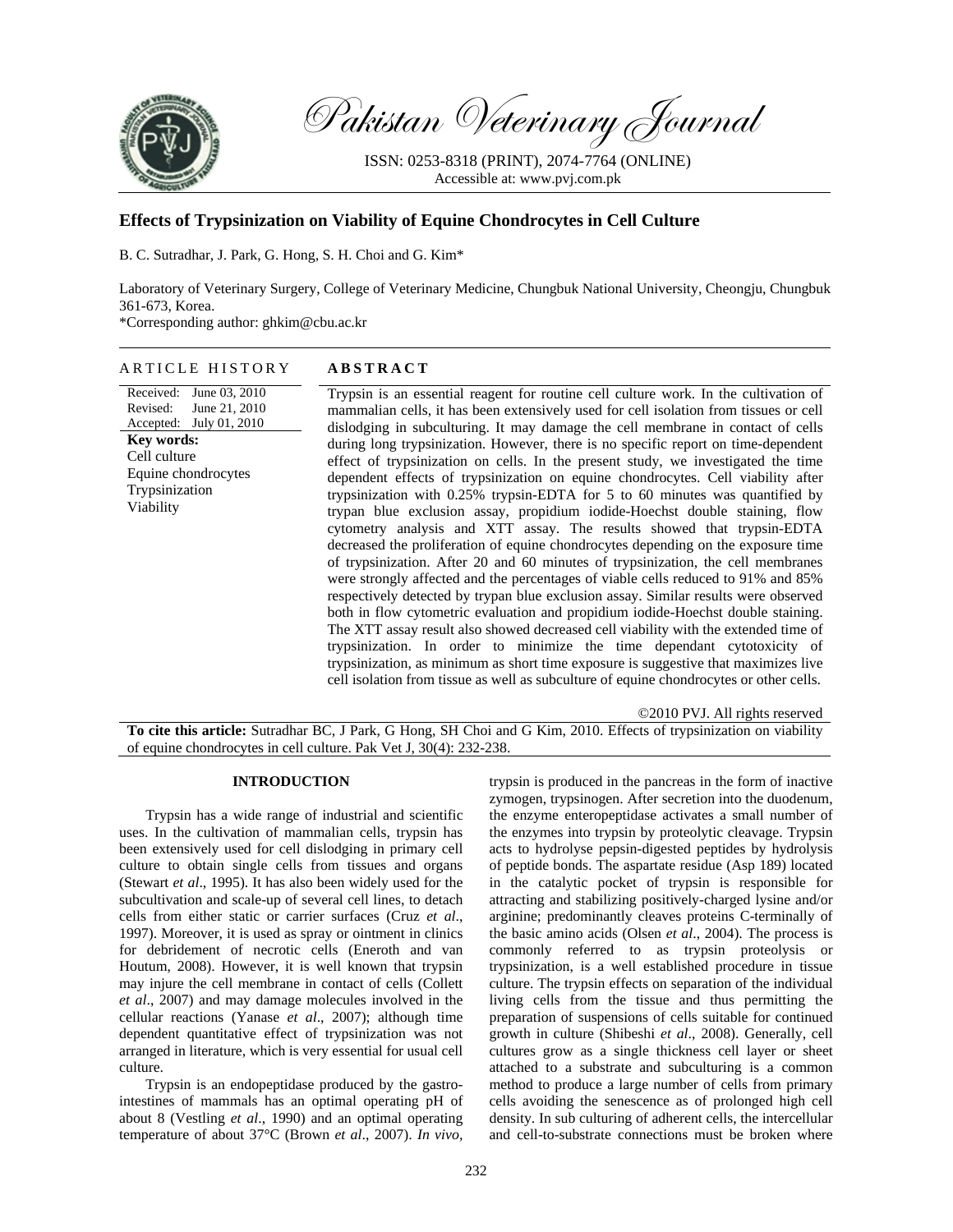the proteolytic enzymes, such as trypsin can break these bonds creating a single-cell suspension.

Usually in adherent cell culture, calcium and magnesium ions enhance the cell-to-cell adhesion and obscure the peptide bonds on which trypsin acts and separates the cells. So EDTA is frequently used with trypsin solutions as a chelating agent with gentle dissociative properties that acts to increase trypsin efficiency by neutralizing calcium and magnesium ions (Olsen *et al*., 2004). So in cell culture research and cell biology studies trypsin-EDTA is widely used to dissociate tissues and cell monolayer to maximize the yield of functionally viable, dissociated cells (Amano *et al*., 1996).

Enzymatic disaggregation, such as using trypsin-EDTA, is the most widely used technique in cell culture which allows rapid passaging for large scale cell expansion (Mitalipova *et al*., 2005). The timing of trypsinization may vary depending on the cell type, age of monolayer, cell density, serum concentration and other factors (Melican *et al*., 2005). Trypsinization for 2 hours at 37°C with 0.25% trypsin-EDTA is useful to collect equine epithelial cells from tissue sample (Shibeshi *et al*., 2008). The trypsin concentrations to detach different cells range from 0.05% to 0.5% (Brown *et al*., 2007), although trypsinization with 0.25% trypsin-EDTA for 30-60 minutes at 37°C is a common method for chondrocyte isolation used in cartilage tissue engineering (Hsieh *et al*., 2009).

Trypsinization is fast and reliable method but overtrypsinization is a common cause of subculture problem can damage the cell surface by digesting exposed cell surface proteins (Glade *et al*., 1996). Prolonged exposure to trypsin can damage cell membranes and cause lysis (Melican *et al*., 2005). Trypsin is known to degrade plasma membrane glycoproteins and repeated exposure to trypsin is likely to contribute to accelerate aging (Ryan, 1984).

This study for the first time clearly stated significantly non-viable data based effect of trypsin-EDTA at a commonly used dose in chondrocyte culture. The purpose of the present study was to investigate the effects of trypsin-EDTA on viability of equine chondrocytes, suggesting mainly on its cautious application in cell culture, especially in long trypsinization.

## **MATERIALS AND METHODS**

#### **Equine chondrocyte isolation and culture**

 Cartilage was collected from articular surfaces of the distal metacarpal bones of two-year old Thoroughbred horse. The pieces of cartilage were washed with sterile physiological saline and cut into small pieces which were digested with 1mg/ml collagenase type-I (Sigma, St. Louis, MO, USA) in Dulbecco's Modified Eagle Medium (DMEM) (Welgene, Daegu, South Korea) that contains 63.5 µg/ml penicillin and 100µg/ml streptomycin, incubated for 18h at 37ºC in shaking water bath. Then the isolated chondrocytes were filtered with sterilized gauze and centrifuged at 200xg for 5 min and pellets were resuspended for culture at a density of  $1x10^6$  cells/dish with DMEM containing 10% FBS in a  $75 \text{ cm}^2$  cell culture flask. Cultures were carried out at 37ºC in a 95% air and

 $5\%$  CO<sub>2</sub> humidified atmosphere changing media twice a week.

### **Treatment of the cells**

Equine chondrocytes were seeded onto six-well flatbottomed microculture plates (except in XTT assay) in DMEM medium with  $10\%$  FBS  $(1x10^5 \text{ cells/well})$ , and were incubated at 37°C for six days. The number of cells was measured by using trypan blue-exclusion assay. Chondrocyte monolayer was then washed twice with 10 mM phosphate buffered saline (PBS, pH 7.4) and treated with 0.25% trypsin-EDTA (Bovine Trypsin, Sigma, St. Louis, MO, USA; EDTA, DC Chemical Co. Ltd., Seoul, South Korea) for 5, 20 and 60 minutes at 37ºC in a 95% air and  $5\%$   $CO<sub>2</sub>$  humidified atmosphere. The trypsinization effect was neutralized with DMEM supplemented with 10% fetal bovine serum. The cells were collected after centrifugation at 1000 rpm for 5 minutes and washed with PBS for viability assays.

#### **Trypan blue exclusion assay**

Chondrocytes were treated with PBS, DMEM, and trypsin-EDTA separately for 5, 20 and 60 min and collected following PBS wash. Then, cells were incubated with 0.4% w/v trypan blue solution (Sigma, St. Louis, MO, USA) for 2-3 min in room temperature. Cell viability was determined by using a hemocytometer. The percentage cell survival for each treatment group was determined by counting the dead cells and the live cells. The number of viable cells was calculated by dividing the number of living cells with the total number of cells in percentage.

### **Propidium iodide (PI)-Hoechst double staining**

After harvesting, the cells were washed once in PBS and viability was determined by PI-Hoechst double staining. Cells were stained with fresh Hoechst 33258 (5 µg/ml) and incubated at 37ºC for 15 minutes. Then PI (50 µg/ml; Sigma, St. Louis, MO, USA) was added to the cells and incubated at 37ºC for 5 minutes. A 20 µl volume of suspended cells was placed onto glass slides and mounted with glycerol. Nuclear morphology was then examined under a fluorescent microscope (S46; Microscopes, Inc. St. Louis, MO, USA) using blue and red filters for Hoechst and PI views respectively. At least two individuals were involved to count the PI- or Hoechst positive nuclei to prevent personal biasness. At least 5 vision fields were randomly selected for each slide to obtain mean number of surviving or dead cells, respectively. Normally 100-120 Hoechst-positive nuclei with normal nuclear morphology were obtained from each vision field in the control cultures. The mean values were calculated from combined results of at least four independent cultures. The "Death Index" was defined as the number of PI-positive nuclei divided by that of Hoechst-positive nuclei in the same vision field.

#### **Flow cytometric analysis**

Chondrocytes were cultured onto six-well plates and treated as mentioned as above. After PBS washing samples were mixed gently and incubated with PI (50 µg/ml) at room temperature in the dark for 5 min. Ten thousand cells were measured on the flow cytometer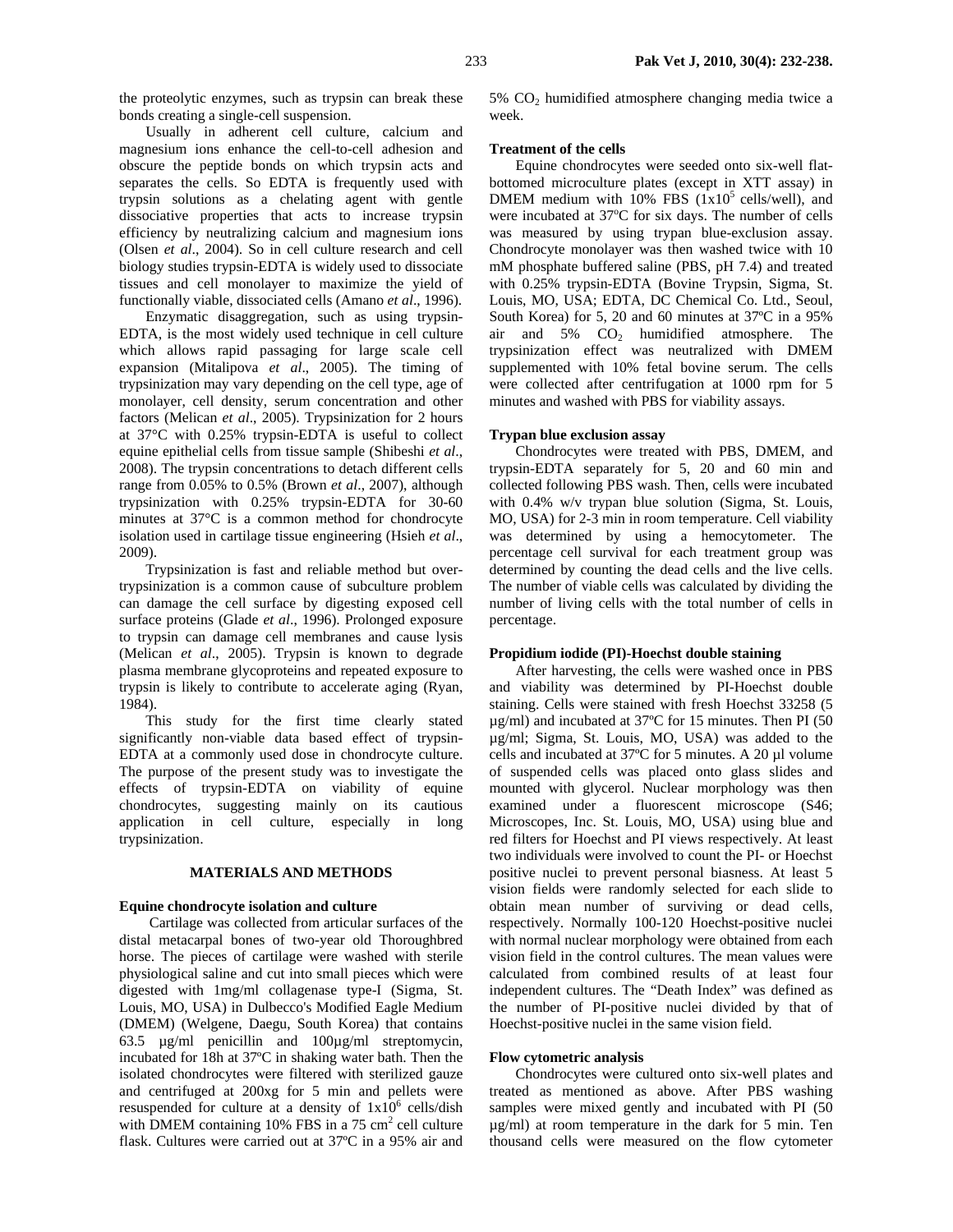equipped with an argon ion laser tuned at 488 nm wavelengths (Becton Dickinson FACS Scan, Heidelberg, Germany). Propidium iodide sensitive positive cells were considered as non-viable cells. Results were expressed as a percentage of non-viable PI+ cells in this experiment.

# **XTT assay**

Cytotoxicity was tested by the XTT-formazan dye formation. Briefly, chondrocytes were seeded onto 96 well flat-bottomed microculture plates at a density of 2 x 10<sup>4</sup> cell/well in 200µl of DMEM and allowed to adhere up to confluent within the  $CO<sub>2</sub>$  incubator. Cells were treated with trypsin-EDTA for 5, 20 and 60min at 37ºC followed by PBS wash. The trypsinization effect was neutralized with DMEM supplemented with 10% fetal bovine serum. Fresh XTT and phenazine methosulfate were mixed together; 20µl of the mixed reagent was added to 100 µl of cell suspension in each well of the 96-well plates. The cells and reagent mixture were incubated at  $37^{\circ}$ C for 2 hours, and the sample's absorbance was measured with a spectrophotometer (Emax, Molecular Device, Sunnyvale, CA, USA) at a wavelength of 450 nm.

Percentage cytotoxicity was calculated by the following formula:

% cytotoxicity =  $\frac{AC-AT}{AC}$  X 100

Where *A*C is the absorbance of the control wells and *A*T is the absorbance of the test wells.

## **Statistical analysis**

Data were presented as the mean  $\pm$  standard deviation. Statistical analyses were performed by oneway analysis of variance (ANOVA) with multiple range tests using the SPSS 11.5 statistical software (SPSS Inc. Chicago, IL, USA). Significant differences between groups were determined at P<0.05.

#### **RESULTS**

The cytotoxicity of trypsin-EDTA in equine chondrocytes was assessed as decrease of membrane integrity and decrease of cell viability. Trypsin-EDTA time dependently induced a significant loss of both membrane integrity and cell viability. The chondrocytes showed a rapid decrease of cell viability from 20 minutes to 60 minutes of exposure and morphologically changed to blebbing and lost their membrane integrity with time of trypsinization.

The cytotoxic effect of trypsin-EDTA was investigated by testing most commonly used concentration of trypsin-EDTA (0.25% trypsin with 0.02% EDTA) on equine chondrocytes at three time points (5, 20 and 60 min) whereas the 5 min was considered as a control. Viability was decreased from 20 minutes and continued up to 60 min in our experiments.

The treatment of equine chondrocytes with PBS and DMEM showed no cytotoxic effect up to 60 minutes whereas trypsin-EDTA decreased the viability with the time of trypsinization. At 20 and 60 min of trypsinization, the cell membranes were strongly affected and the percentages of viable cells were reduced to 91and 85% respectively evaluated by trypan blue dye-exclusion assay (Fig. 1). The cytotoxic effect started from 20 minutes was

statistically significant when compared with the control group. Extended exposure to trypsin-EDTA showed a potent cytotoxicity on equine chondrocytes. Trypsinization with 0.5% trypsin-EDTA was more potent to induce deleterious effect on chondrocytes viability compared to 0.25% trypsin-EDTA (Data not shown).



**Fig. 1: Time dependent trypsin-EDTA effects on chondrocyte viability comparing to the PBS and DMEM. The chondrocytes were treated with PBS, DMEM and trypsin-EDTA for 5, 20 and 60 minutes at 37ºC in a humidified**  atmosphere in CO<sub>2</sub> incubator. Subsequently, **cells were harvested and cytotoxic effect was investigated by trypan blue exclusion assay. The data were analyzed (\*P<0.05) in oneway ANOVA with Tukey's test.** 

The percentage of PI+ cells varied 3-5% in control groups and increased gradually when trypsinization was extended to 20 and 60 min evaluated in Hoechst-PI double staining under fluorescent microscope. This staining revealed a "Death Index" of 0.18 and 0.40, corresponding to the death rate of 18 and 40% for 20 and 60 min, respectively. The blebbing and red fluorescent PI stained cells were significantly increased from 20 to 60 min of trypsinization (Fig. 2).

The results of the flow cytometric analysis of cell viability are shown in Fig 3. Flow cytometric analysis of trypsin-EDTA exposed equine chondrocytes revealed two subpopulations corresponding to damaged cells, i.e., cells that were PI stained, and to cells with an intact cytoplasmic membrane, which were not stained. There was a time-dependent decrease in cell viability, as revealed by a reduced percentage of cells excluding PI (20 and 27% after 20 and 60 min of trypsinization, respectively), in all groups of treatment.

Live cells reduce XTT to a soluble product XTTformazan, which can be estimated spectrophotometrically as a measure of cell viability. Equine chondrocytes showed reduced cell viability in extended trypsinization. Fig. 4 depicts the percentage cytotoxicity of trypsinization which was increased in a time dependent manner.

#### **DISCUSSION**

In this study, we utilized the membrane integrity assay, morphological assay and functional activity assay to determine the viability of equine chondrocytes on various exposures to trypsin-EDTA. It was found that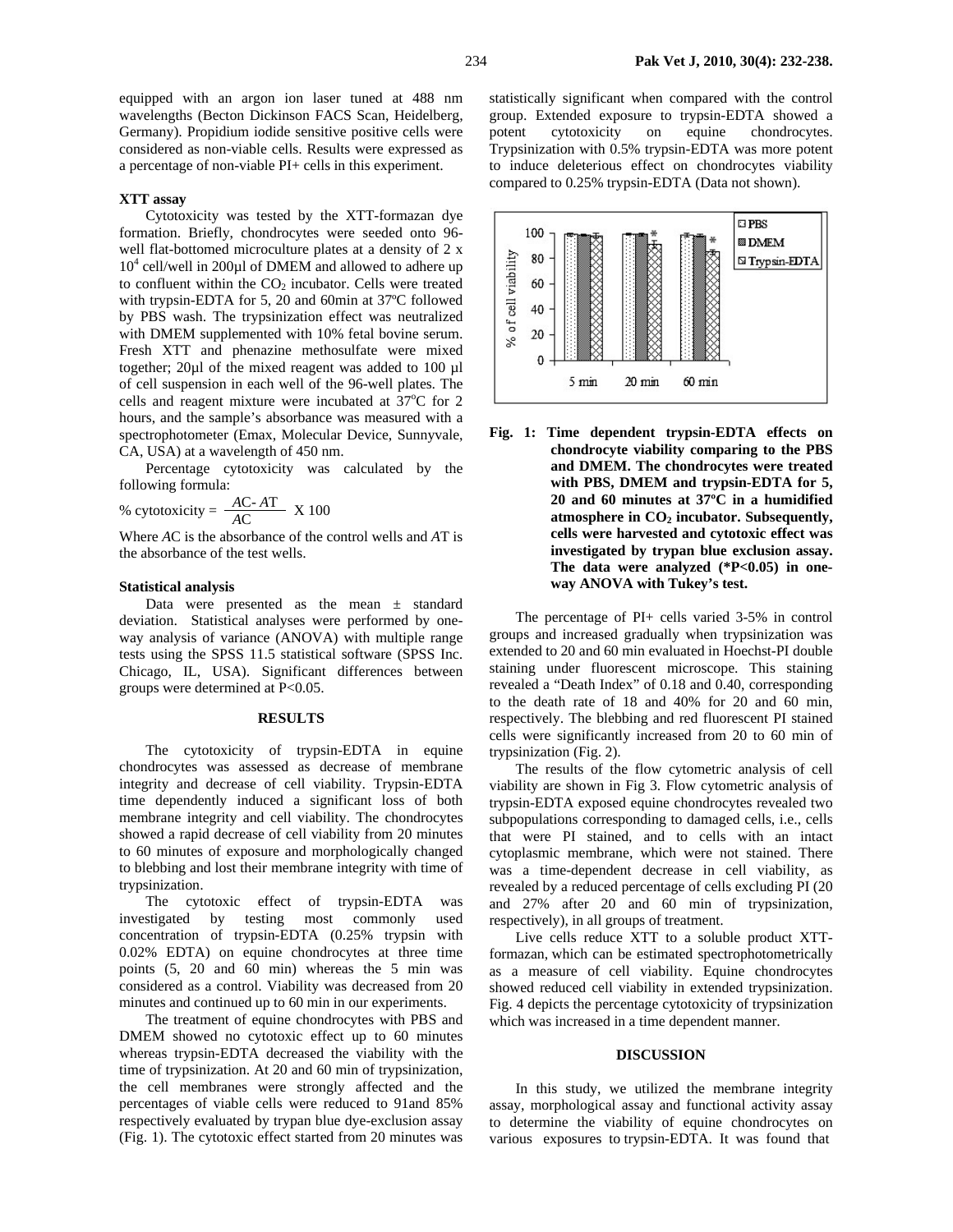

**Fig. 2: Time dependent trypsin-EDTA effects on chondrocyte viability in PI-Hoechst double staining. (A) Equine chondrocytes were treated with trypsin-EDTA (0.25%) for 5, 20 and 60 minutes at 37ºC in a humidified atmosphere containing 5% CO2 and 95% air. The cells were subsequently subjected to PI-Hoechst double staining. The arrows denote PI-positive nuclei indicating ruptured plasma membrane permeable to PI. (B) Quantitative results based on PI-Hoechst double staining. The ''Death Index'' was defined as the number of PI-positive nuclei divided by the number of Hoechst-positive nuclei in the same vision field. \*P<0.05 compared to control cells using one way ANOVA with Tukey's test.** 

there was a time dependent effect of trypsin-EDTA on the viability of equine chondrocytes as a reduced viability in longer trypsinization. The effect of trypsin-EDTA on decreased chondrocytes viability appeared to be permanent and was significantly started from 20 minutes of trypsinization among the three selected times. The

reduction of cell viability was increased and continued up to 60 minutes and no significant change was observed in the groups treated for 5 minutes as a control.

Necrosis occurs after sudden severe injuries or noxious compound treatment and accounts for many destructive effects that represent only a passive consequence of pathologic damages. Morphologically, dramatic alterations of plasma membrane permeability occur. These events lead to cellular swelling and disintegration followed by mitochondrial disruption, cellular content release and chromatin flocculation. The partial analogy between apoptosis (especially in its late phase) and necrosis contributes to complicate the ascription of structurally altered cells to one or the other phenomenon (Foglieni *et al*., 2001). In our study, we assessed the necrosis including late apoptosis of equine chondrocytes following trypsinization with 0.25% trypsin-EDTA.

Microscopy cell viability assessment has been widely described (Foglieni *et al*., 2001). Previous studies have reported that detachment of cells with trypsin-EDTA may alter or even damage the cell population (Collett *et al*., 2007). Light and fluorescent microscopy revealed as the damaged plasma membranes with stained cells were increased from 20 minutes of trypsinization in our experiment. The horse shoe shaped cells were changed to rounded and enlarged under microscope which were possibly attributed primarily to the changes in the level of cytoskeleton proteins involved in regulating the stability and elasticity of the cell membrane (Mohanty *et al*., 2010). The findings suggest that a short trypsinization should be used in cell culture area to maintain membrane integrity of the cells. Some other studies also reported the trypsin-induced changes in cultured keratinocytes (Umegaki *et al*., 2004) and endothelial cells (Lopes *et al*., 2001) which support our results. Although mild trypsinization of rat thymocytes in cell suspension did not cause appreciable nonspecific damage to the cells, since it did not change the ability of the cells to exclude dye in trypan blue assay (Segal and Ingbar, 1986).

For the detection of cell viability, Hoechst and PI are the most commonly used fluorescent dye in cell culture area (Foglieni *et al*., 2001). Both Hoechst and PI intercalate to DNA, but only Hoechst can permeate the active cell membrane (Nakajima *et al*., 1998). Therefore we used these dyes jointly to differentiate the viable and nonviable cells. Our results showed that the trypsin-EDTA strongly reduced the viability of equine chondrocytes at extended time of trypsinization by inducing necrosis. The appearance of necrotic chondrocytes were swollen and lost their plasma membrane integrities demonstrated by PI-Hoechst double staining (Fig. 2). PI can enter only in late apoptotic and necrotic cultured cells, intercalating nucleic acids every 4–5 bp without sequence preference (Ertel *et al*., 1998). Swelling of cellular organelles and loss of plasma membrane integrity are the best way to describe necrotic cells under light or electron microscopes (Hotchkiss *et al*., 2009). Our study revealed that the red fluorescence after PI staining (distinctive for necrotic nuclei) was increased PI staining (distinctive for necrotic nuclei) was increased with prolonged trypsinization (Fig. 2).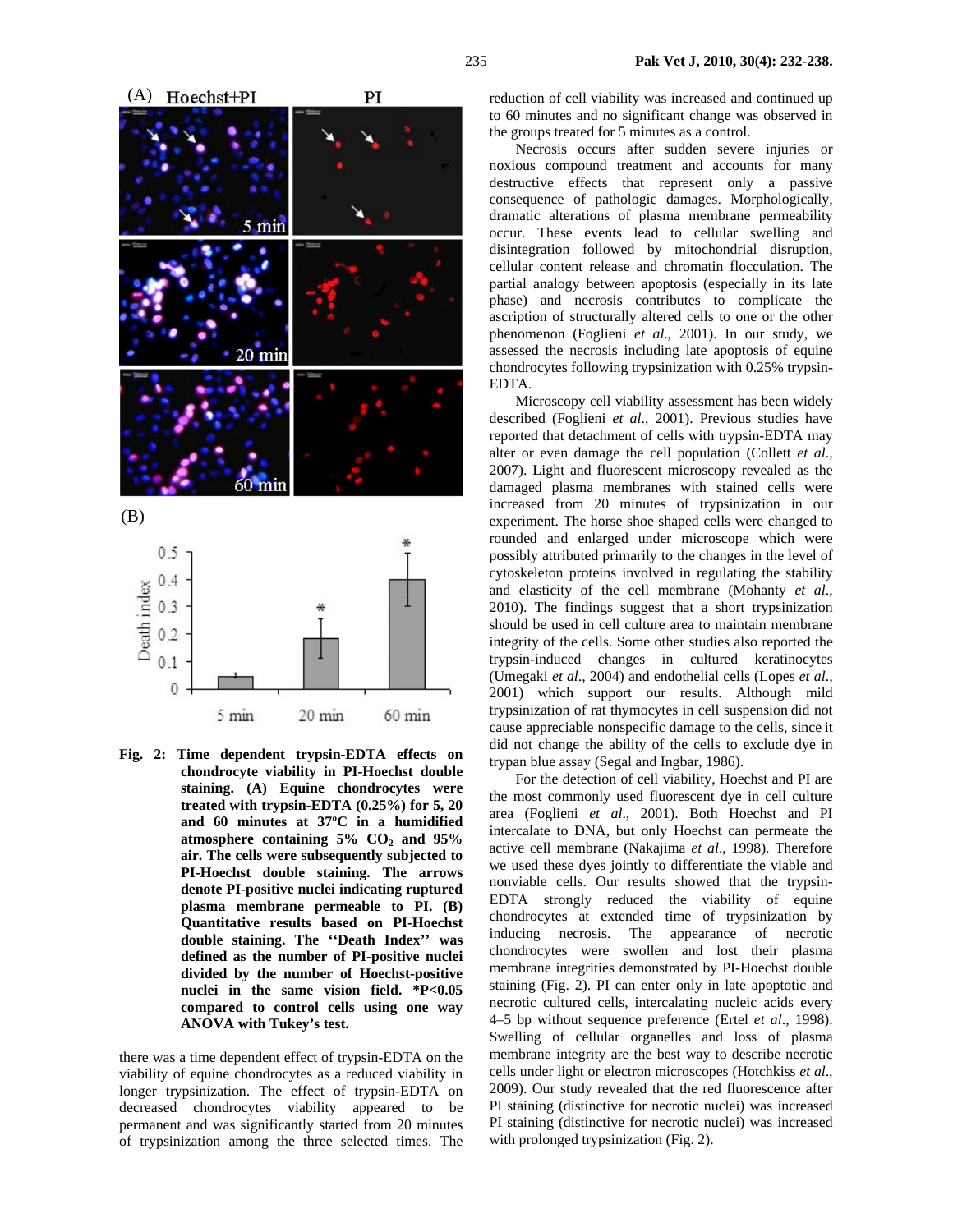

**Fig. 3: Influence of trypsin-EDTA on chondrocyte necrosis. Equine chondrocytes were treated with trypsin-EDTA (0.25%) for 5 minutes (A), 20 minutes (B) and 60 minutes (C) at 37ºC in a humidified atmosphere**  containing 5% CO<sub>2</sub> and 95% air. Subsequently, cells were harvested, and cytotoxic effect was investigated **by flow cytometric analysis after PI staining (M1). Average peak values for the PI staining (D) were from at least three independent assays, showing a time-dependant increased cytotoxicity compared to the untreated cells. Asterisks indicate P<0.05 in one-way ANOVA with Tukey's test.** 



**Fig. 4: Cytotoxic effects of trypsin-EDTA on equine chondrocytes. Equine chondrocytes were treated with trypsin-EDTA (0.25%) for 5, 20 and 60 minutes at 37ºC in a humidified**  atmosphere containing 5% CO<sub>2</sub> and 95% air. **Cell viability assay used a colorimetric method with a 2,3-bis {2-Methoxy-4-nitro-5-sulfophenyl}-2H-tetrazolium -5 carboxyanilide inner salt (XTT) assay. Vertical bars indicate the mean ± standard deviation (N=6). \*P<0.05 was considered significant in one-way ANOVA with Tukey's test.** 

Cells in native tissues adhere to the surrounding extracellular matrix (ECM) via cell membrane receptors (e.g. integrins) (Hynes, 1992) that specifically bind to ECM adhesion proteins such as fibronectin, vitronectin and laminin. But trypsin treated primary and passage 1 chondrocytes were reported as decreased in cell adhesivity (Tsai and Wang, 2005). Integrins link ECM ligands to the cytoskeleton which provide strong attachment to enable cell-shape change and tissue integrity (Delon and Brown, 2009). But trypsin can destroy the membrane proteins of the cells (Cruz *et al*., 1997) and reduce the cell's ability to form adhesive bonds with adsorbed cell adhesion proteins by decreasing the number of functional integrins of the cell membrane (Brown *et al*., 2007). Hence we designed to study on membrane integrity of equine chondrocytes at various time points of trypsinization.

In cell culture, trypsin-EDTA solutions are widely used without determination of whether their application could have any deleterious effects. On the other hand, many authors refuse to use trypsin just before labeling experiments because of the degradable property of plasma membrane glycoproteins which may alter antigenic expression (Hughes and August, 1981). Prolonging exposure of human umbilical vein endothelial cells to trypsin decreased antibody binding to their respective cellsurface antigens (Mutin *et al*., 1996).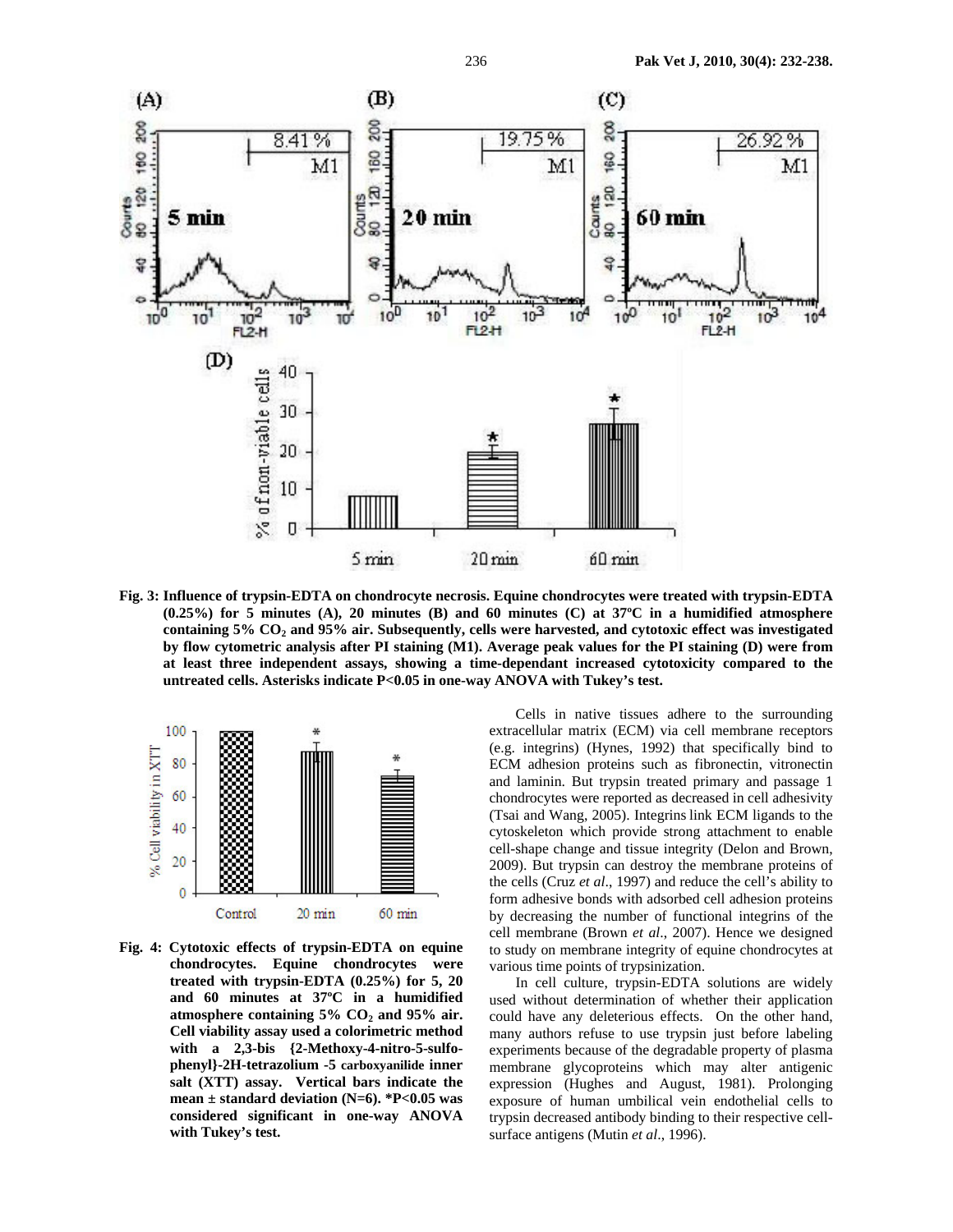Flow cytometry (FCM) is a well-proven technique that allows cells, spores, and other particles to be individually analyzed. In addition, FCM can analyze large samples, thus enabling the collection of a set of statistically reliable results. FCM combined with a fluorescent technique can differentiate between biotic particles and abiotic particles (Chen and Li, 2005). Viability studies consist of nucleic acid dyes, such as propidium iodide (PI), which are excluded by viable cells with intact membranes. The fluorescence conferred by these probes indicates the degree of cell damage, cell permeability, and ultimately cell death (Amor *et al*., 2002).In this study, it was authenticated by flow cytometry that trypsinization with 0.25% trypsin-EDTA for 5 minutes at 37°C was the best method for detachment of intact chondrocytes from monolayer culture. Although from 20 minutes of trypsinization viability of equine chondrocytes were significantly decreased as like as the results of other assays.

Previous data suggest that prolonged exposure of cells to active trypsin might damage cell viability (Tsai *et al*., 2005). It can trigger the metabolic changes by interaction with the cellular membrane which induces cellular death (Lepsch *et al*., 2009). Our XTT results also confirmed the gradual decrease in chondrocyte viability with the time of trypsinization. In another study it has been reported that some epitopes of the cell membrane were particularly sensitive to trypsin and were lost after trypsinization (Bolwell, 1986). Therefore the effect of trypsin is very important for starting a new experiment including its exposure which may differ with manufacturers and which is usually not mentioned throughout scientific literature. In this study, we found that trypsinization for 5 minutes with 0.25% trypsin-EDTA did not have any significant detrimental effect on the cell membrane and cell viability, although from 20 minutes of trypsinization, there was a potent deleterious effect on both cell membranes and viability of equine chondrocytes. Consequently prolonged incubation with trypsin-EDTA and more concentrated solutions decreased the number of viable cells significantly in our results.

In conclusion, our results showed that trypsin-EDTA had the cytotoxic effect on equine chondrocytes in monolayer culture. We confirmed that trypsin-EDTA affect the cell membrane integrity, cell viability and finally induce necrosis of the chondrocytes with extended exposure time. Concentration of trypsin-EDTA had also played an important role on cytotoxicity of the cells. However, additional molecular studies are needed to explain the specific genetic change of the cell on response to trypsin-EDTA. However, to our knowledge, time dependent effect of trypsinization on chondrocytes viability has not been demonstrated before. In order to minimize the time dependant cytotoxicity associated with trypsinization, as minimum as short time exposure may be useful to maximize live cell isolation from tissue or subculture of equine chondrocytes or from other cells. The use of trypsin-EDTA in cell culture should occur with awareness of the risk, especially in prolonged trypsinization.

# **REFERENCES**

- Amano H, R Kurosaka, M Ema and Y Ogawa, 1996. Trypsin promotes C6 glioma cell proliferation in serum and growth factor-free medium. Neurosci Res, 25: 203-208.
- Amor KB, P Breeuwer, P Verbaarschot, FM Rombouts, ADL Akkermans, WM De Vos and T Abee, 2002. Multiparametric flow cytometry and cell sorting for the assessment of viable, injured, and dead bifidobacterium cells during bile salt stress. Appl Environ Microb*,* 68: 5209–5216.
- Bolwell GP, 1986. Significance of a common epitope of plant and animal endomembranes. J Cell Sci, 82: 187-201.
- Brown MA, CS Wallace, CC Anamelechi, E Clermont, WM Reichert and GA Truskey, 2007. The use of mild trypsinization conditions in the detachment of endothelial cells to promote subsequent endothelialization on synthetic surfaces. Biomaterials, 28: 3928–3935.
- Chen PS and CS Li, 2005. Bioaerosol characterization by flow cytometry with fluorochrome. J Environ Monit, 7: 950-959.
- Collett J, A Crawford, PV Hatton, M Geoghegan and S Rimmer, 2007. Thermally responsive polymeric hydrogel brushes: synthesis, physical properties and use for the culture of chondrocytes. J R Soc Interface, 4: 117-126.
- Cruz HJ, Y Yanase and MJT Carrondo, 1997. Celldislodging methods under serum-free conditions. Appl Microbiol Biotechnol, 47: 482-488.
- Delon I and NH Brown, 2009. The integrin adhesion complex changes its composition and function during morphogenesis of an epithelium. J Cell Sci, 122: 4363-4374.
- Eneroth M and WH van Houtum, 2008. The value of debridement and Vacuum-Assisted Closure. (V.A.C.) Therapy in diabetic foot ulcers. Diab Metab Res Rev, 24: 76-80.
- Ertel W, M Keel, M Infanger, U Ungethum, U Steckholzer and O Trentz, 1998. Circulating mediators in serum of injured patients with septic complications inhibit neutrophil apoptosis through up-regulation of protein tyrosine phosphorylation. J Trauma, 44: 767–775.
- Foglieni C, C Meoni and AM Davalli, 2001. Fluorescent dyes for cell viability: an application on prefixed conditions. Histochem Cell Biol, 115: 223–229.
- Glade CP, BA Seegers, EF Meulen, CA van Hooijdonk, PE van Erp and PC van de Kerkhof, 1996. Multiparameter flow cytometric characterization of epidermal cell suspensions prepared from normal and hyperproliferative human skin using an optimized thermolysin-trypsin protocol. Arch Dermatol Res, 288: 203-210.
- Hotchkiss RS, A Strasser, JE McDunn and PE Swanson, 2009. Cell death. N Engl J Med, 361: 1570-1583.
- Hughes EN and JT August, 1981. Characterization of plasma membrane proteins identified by monoclonal antibodies. J Biol Chem, 256: 664-671.